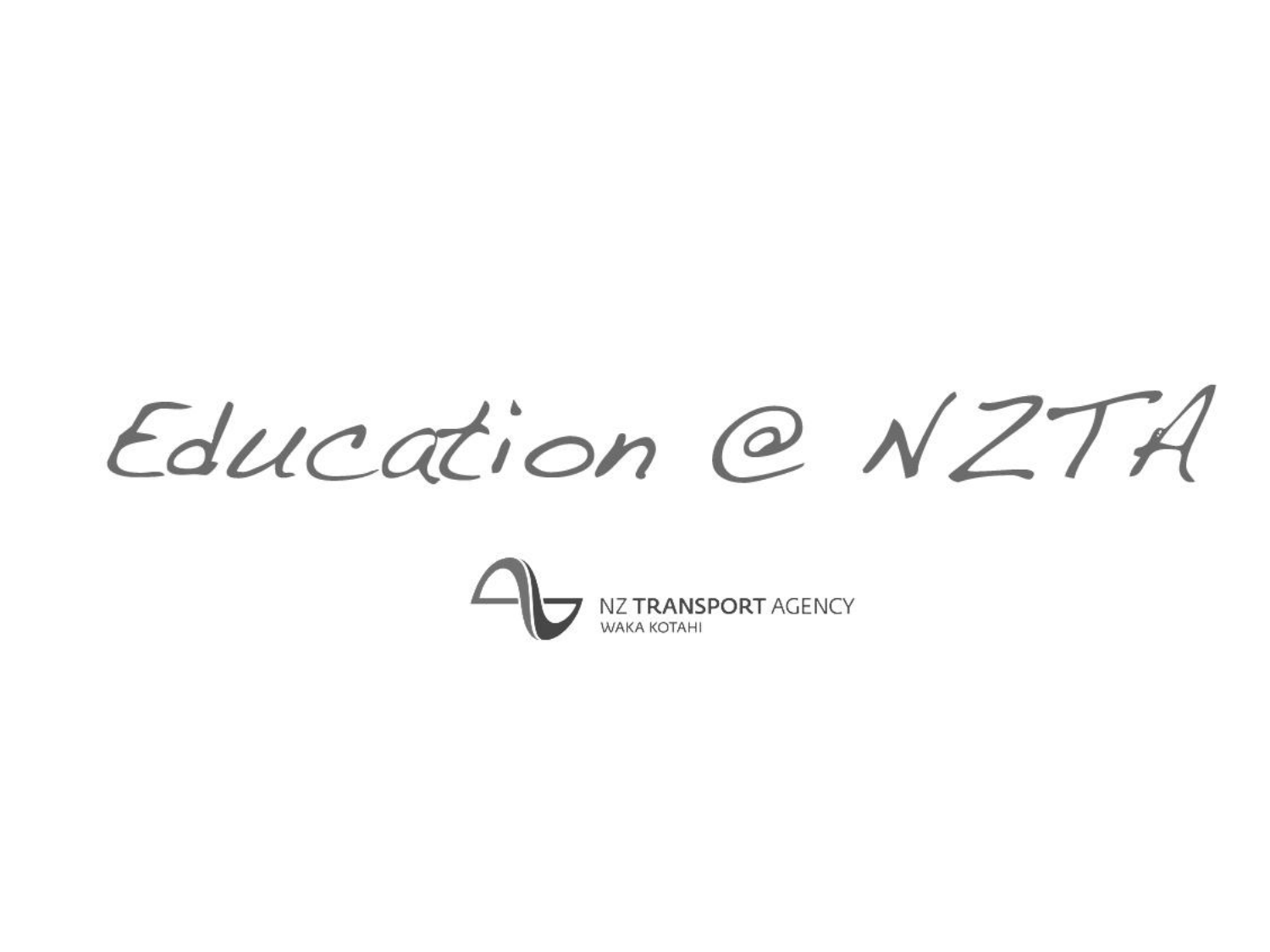# SKATEBOARD SAFETY SKATE SAFE FROM THE START!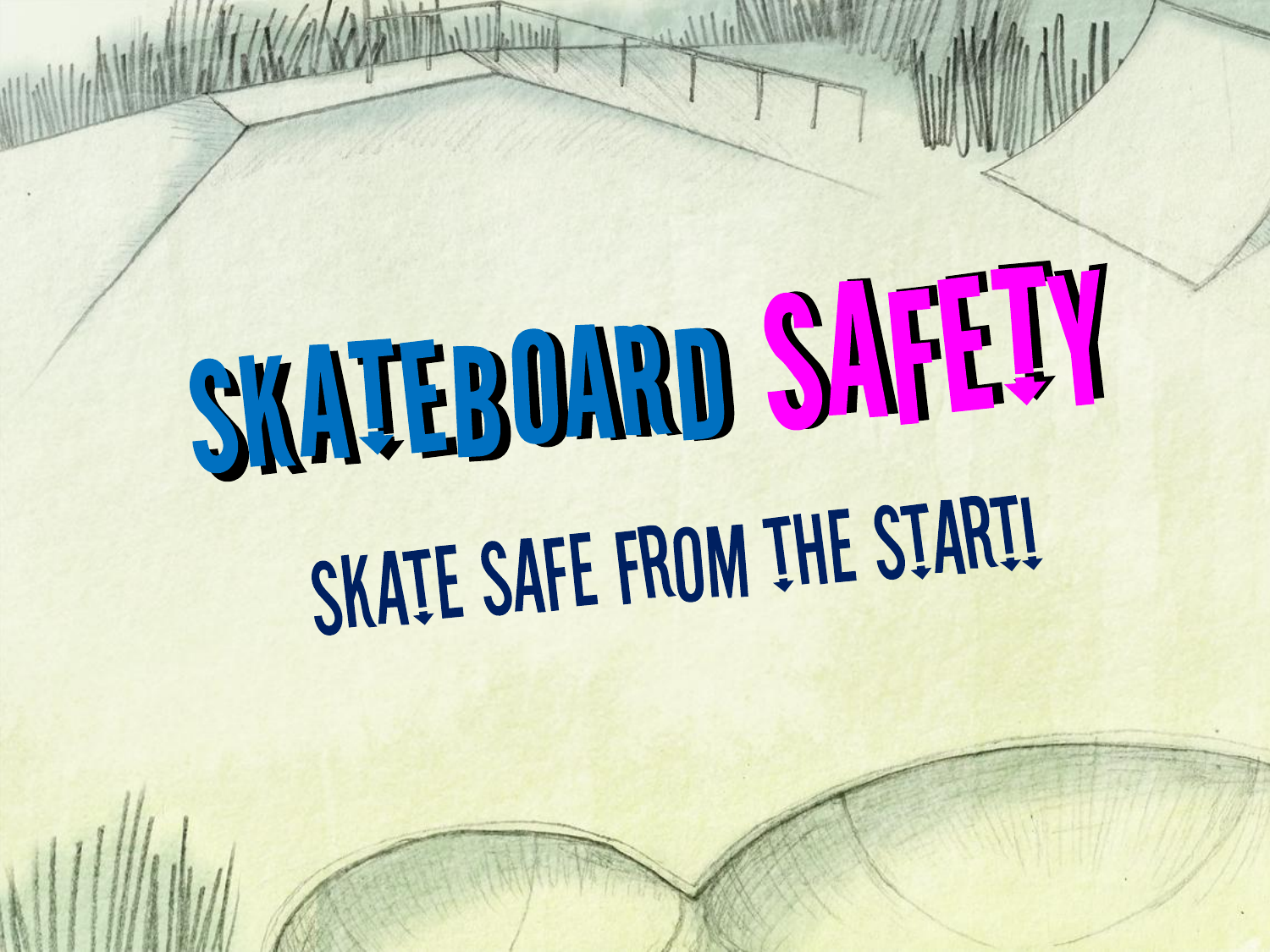## REMEMBER THESE SAFETY TIPS

1. Wear protective gear, especially a helmet. 2. Keep your skateboard in good condition. 3. Skate on smooth surfaces and keep to footpaths and skate parks. 4. Skate to your ability level. 5. Learn how to fall safely.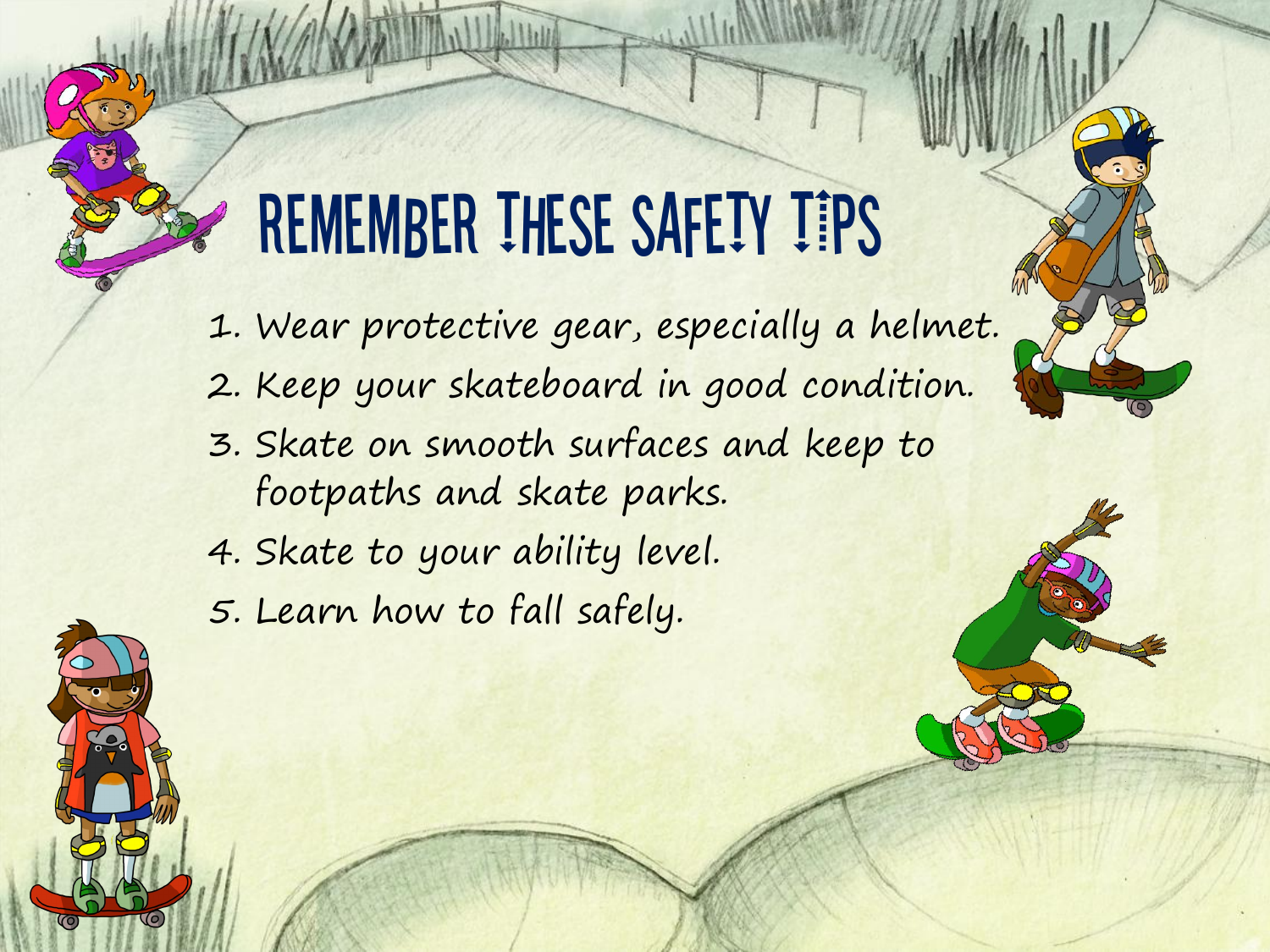

Ω

 $\Omega$ 

 $\bigcirc$ 

 $\overline{\mathbf{o}}$ 

Helmet

Wrist guards and gloves

Knee and elbow pads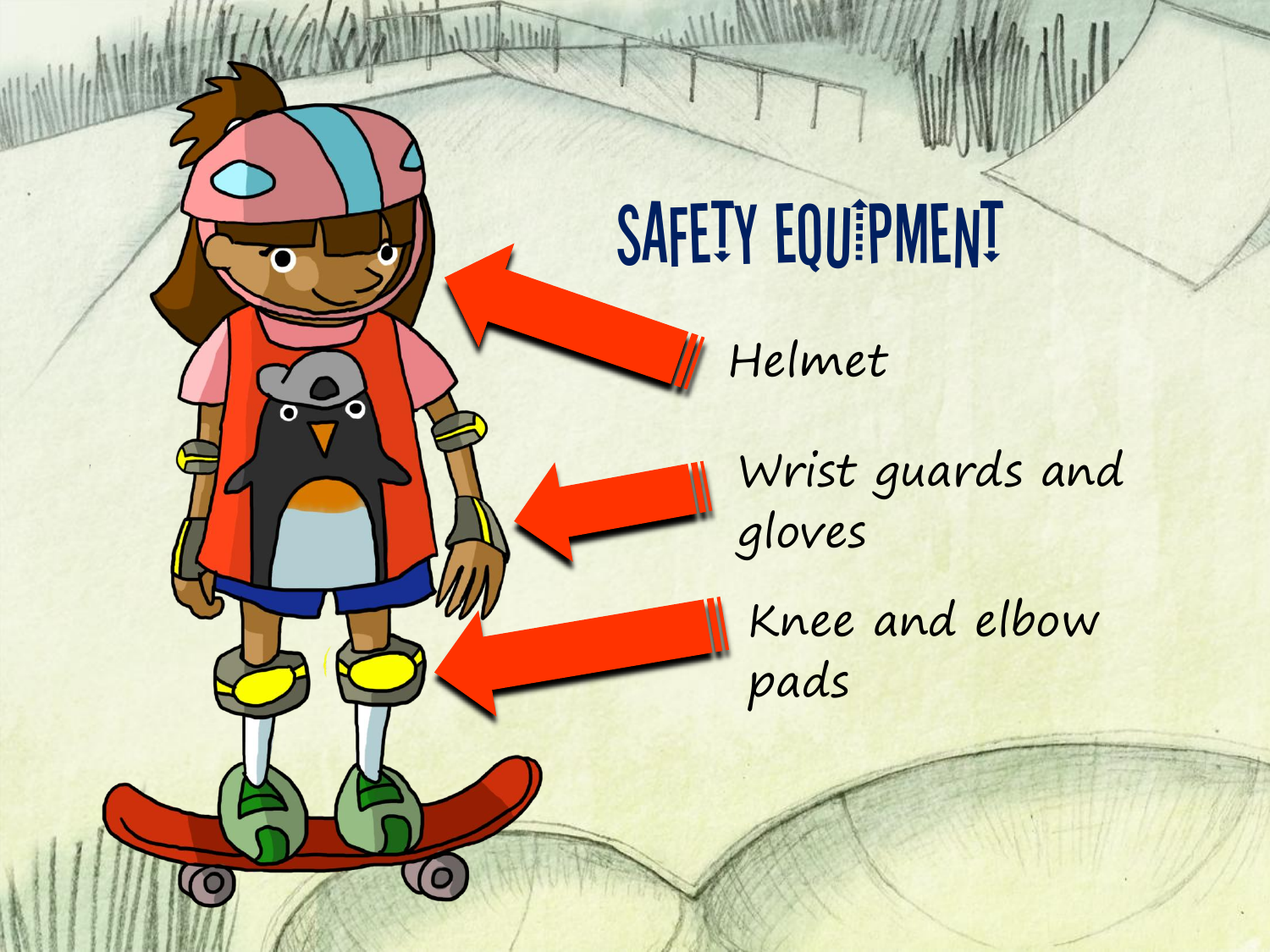#### WEAR A HELMET!

To protect your head you need a helmet that fits snugly.

- ▶ Never wear a cap or hat underneath your helmet.
- ► Tighten the straps under your chin.
- ▶ Make sure the helmet doesn't slip back off your head.
- ▶ Make sure the helmet doesn't have cracks or frayed straps.
- ▶ Replace your helmet every couple of years.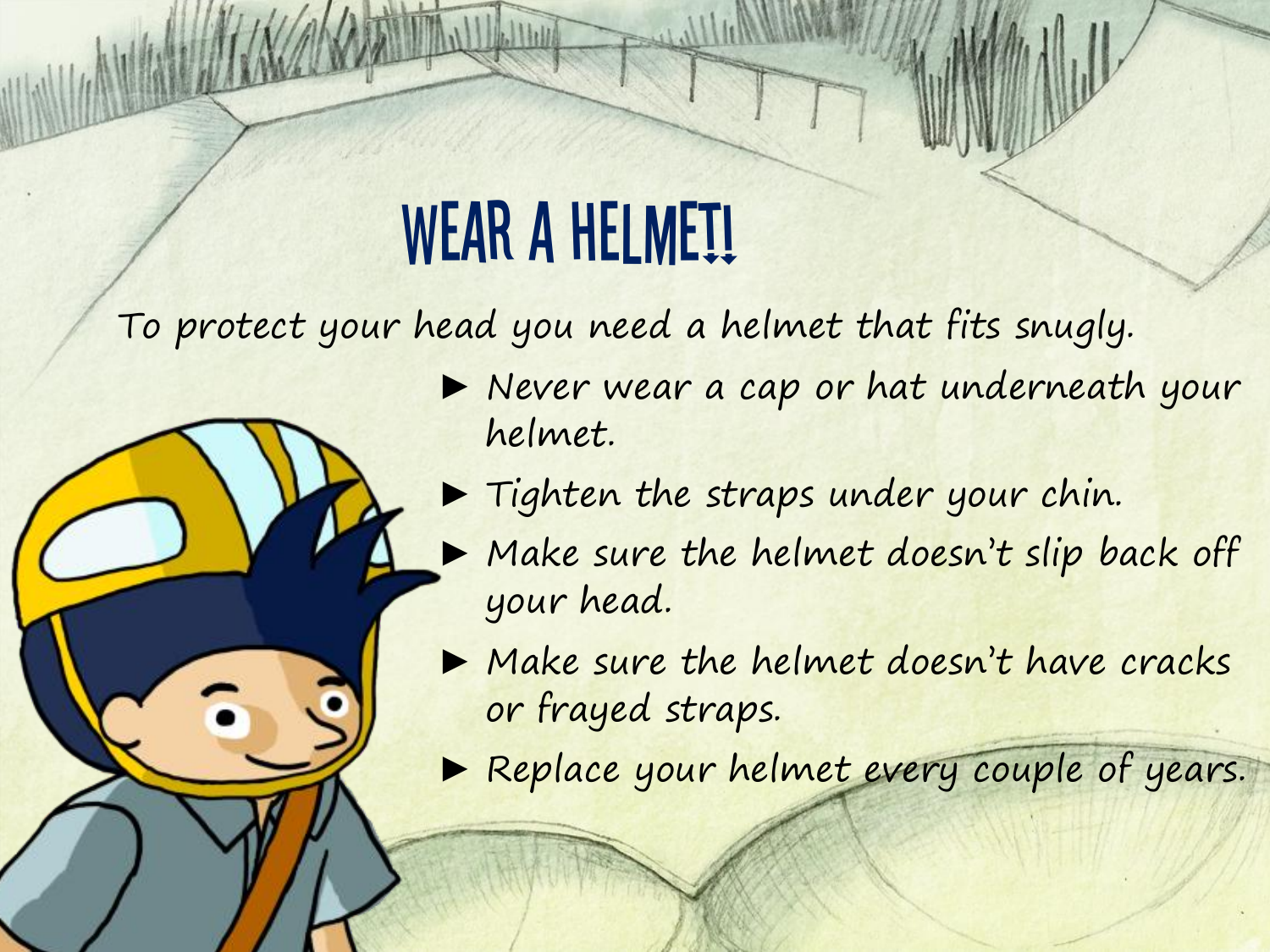# LOOK AFTER YOUR EQUIPMENT

Skateboards need to be in good condition.

Check for cracked boards and trucks, cracked or bald wheels, and replace them.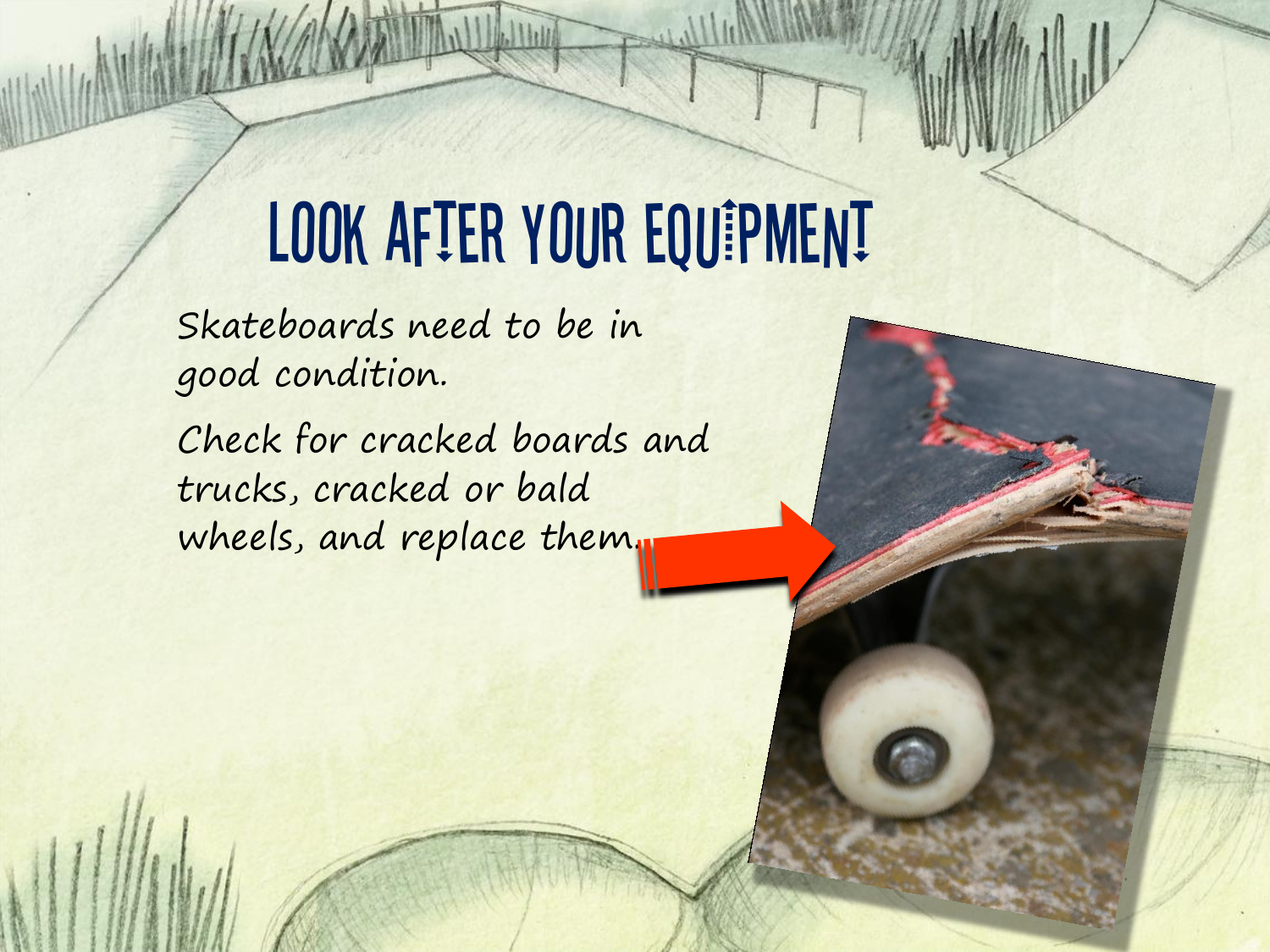#### SKATE IN THE RIGHT PLACE

► Ride on footpaths or in skate parks, **not on the road**.

- ► **Give way** to other people on footpaths.
- ▶ Be careful on ground that has cracks, stones or sticks. These can make you fall off.
- ► **Check for 'no-go' areas**. Skateboards are banned in certain areas, so check with an adult.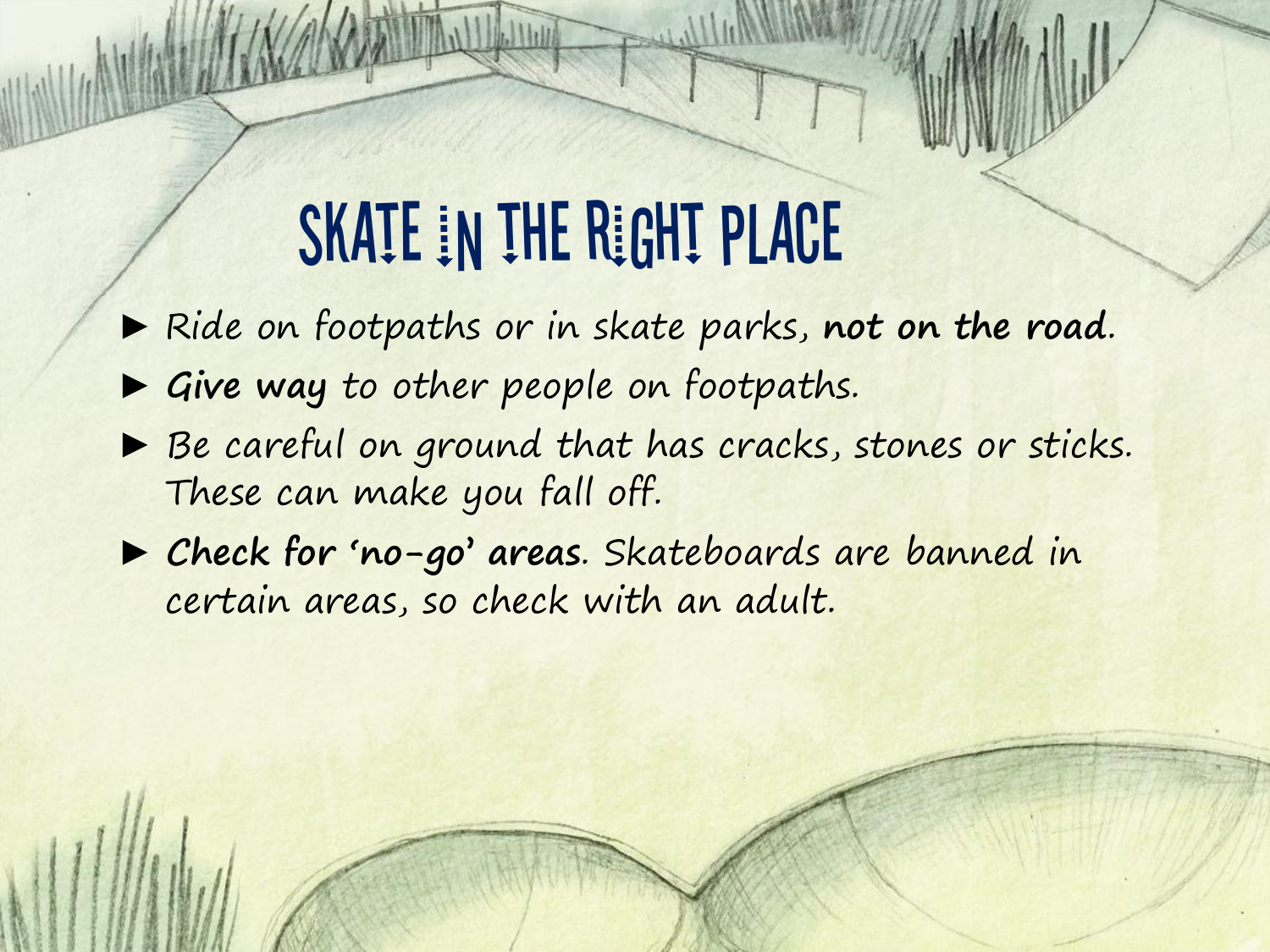#### LOOK FOR CARS BACKING OUT OF DRIVEWAYS

▶ Stop at every driveway.

- ▶ Look down the driveway and check no one is coming.
- ► Look on the road to check no one is turning into the driveway.

► If safe, carry on.